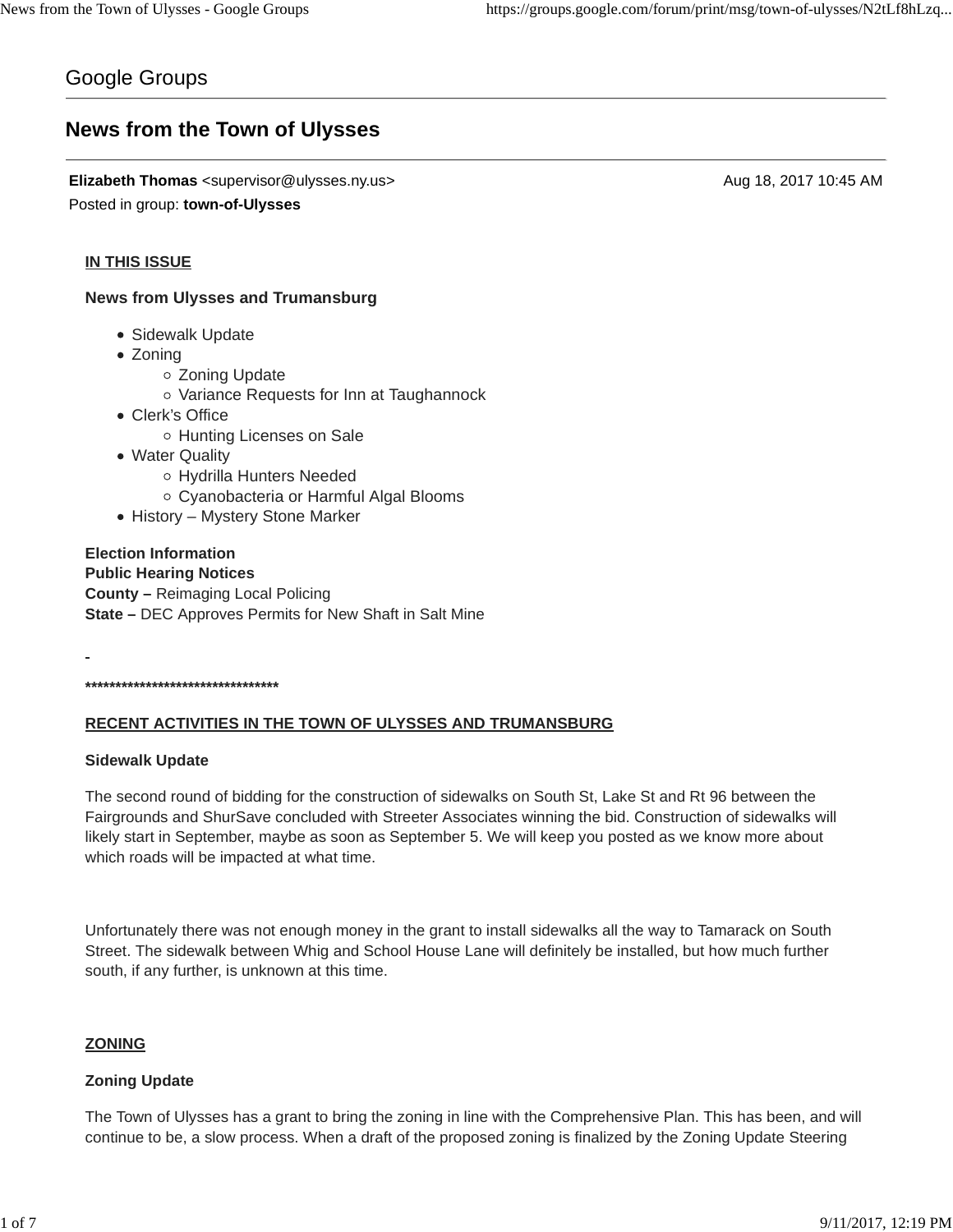Committee, it will be made widely available for the public to review. The Town Board has final approval of any zoning changes, so the content is subject to change over time as the board and the public weigh in. A notice will be sent out via this listserv when a draft is ready for review.

## **Board of Zoning Appeals Review of Variance Requests for Inn at Taughannock Expansion and Signs.**

On August 16, 2017, the Town of Ulysses Board of Zoning Appeals considered a number of area variances requested for the Inn at Taughannock, located at 2030 Gorge Rd.

DENIED: SETBACK VARIANCES – The proposed new building would be located as close as 1.4 feet to the right of way of Gorge Rd (where 30 feet is required) and 1.7 feet to a side yard that borders New York State Parks parcel at the corner of Taughannock Blvd and Gorge Rd. The required side yard setback is 15 feet.

DENIED: NEW BUILDING HEIGHT VARIANCE – The maximum building height in the B1-Business District is 32 feet. The proposed building would have a maximum height of 46.1.

APPROVED: CUPOLA ON EXISTING BUILDING HEIGHT VARIANCE – A cupola is proposed for the top of the existing Inn. This will increase the existing building height by 6.75 feet from 57.8 feet inches to 64.6 feet.

TWO OF THREE BUSINESS DIRECTIONAL SIGNS APPROVED; AREA VARIANCES HEIGHT AND SQUARE FOOTAGE APPROVED – The proposal includes three (3) business directional signs, where only two are allowed, and business directional signs are limited to six (6) feet in height and six (6) square feet. Sign #1, to be located on the northern boundary with Taughannock Falls State Park, is proposed to be 14.3 feet tall with a surface area of 35.7 square feet. Sign #4, the second business directional sign to be located on the western Inn entrance on Gorge Rd, would have a height of 7.4 feet and surface area of 20.5 square feet. Sign #5, the third business directional sign to be located at the eastern Inn entrance on Gorge Rd, would have a height of 12.8 feet and surface area of 35.8 square feet. THE BZA ALLOWED THE APPLICANT TO DETERMINE WHICH TWO OF THREE WOULD BE CONSTRUCTED.

ON TUESDAY, AUGUST 22, 2017, THE BZA WILL CONTINUE TO REVIEW THE VARIANCE REQUESTS, INCLUDING THE FOLLOWING: The zoning law allows for one freestanding sign with a height limit of 15 feet and area of 24 square feet. The applicant is proposing two (2) freestanding signs. Sign #2 would be parallel to Trumansburg Rd with a height of six (6) feet and a surface area of 133.5 square feet. Sign #3 would replace the existing sign at the corner of Taughannock Blvd and Gorge Rd. The sign is proposed to be 14.9 feet tall with a surface area of 104.4 square feet.

On the south side of Gorge Rd, eastern parcel, the proposal includes one business directional sign and one freestanding sign. Sign #6, a business directional sign at the driveway entrance for the Lakeview building, would have a height of 9.0 feet and surface area of 24.8 square feet, exceeding both the height and surface area requirements.

## **CLERK'S OFFICE**

## **Hunting Licenses on Sale Now**

2017-18 hunting licenses, including deer management permits (a.k.a. DMP's or doe tags) went on sale August 1st. Stop in at the Clerk's office at Town Hall Monday - Friday 8am-4pm to purchase your license. DMP probability in our area - 8S - is a little better this year, with the probability of receiving the first permit listed as high, the second permit as medium. The deadline to apply for DMP's is October 1st. Find our more at the DEC's website: http://www.dec.ny.gov/permits/6094.html.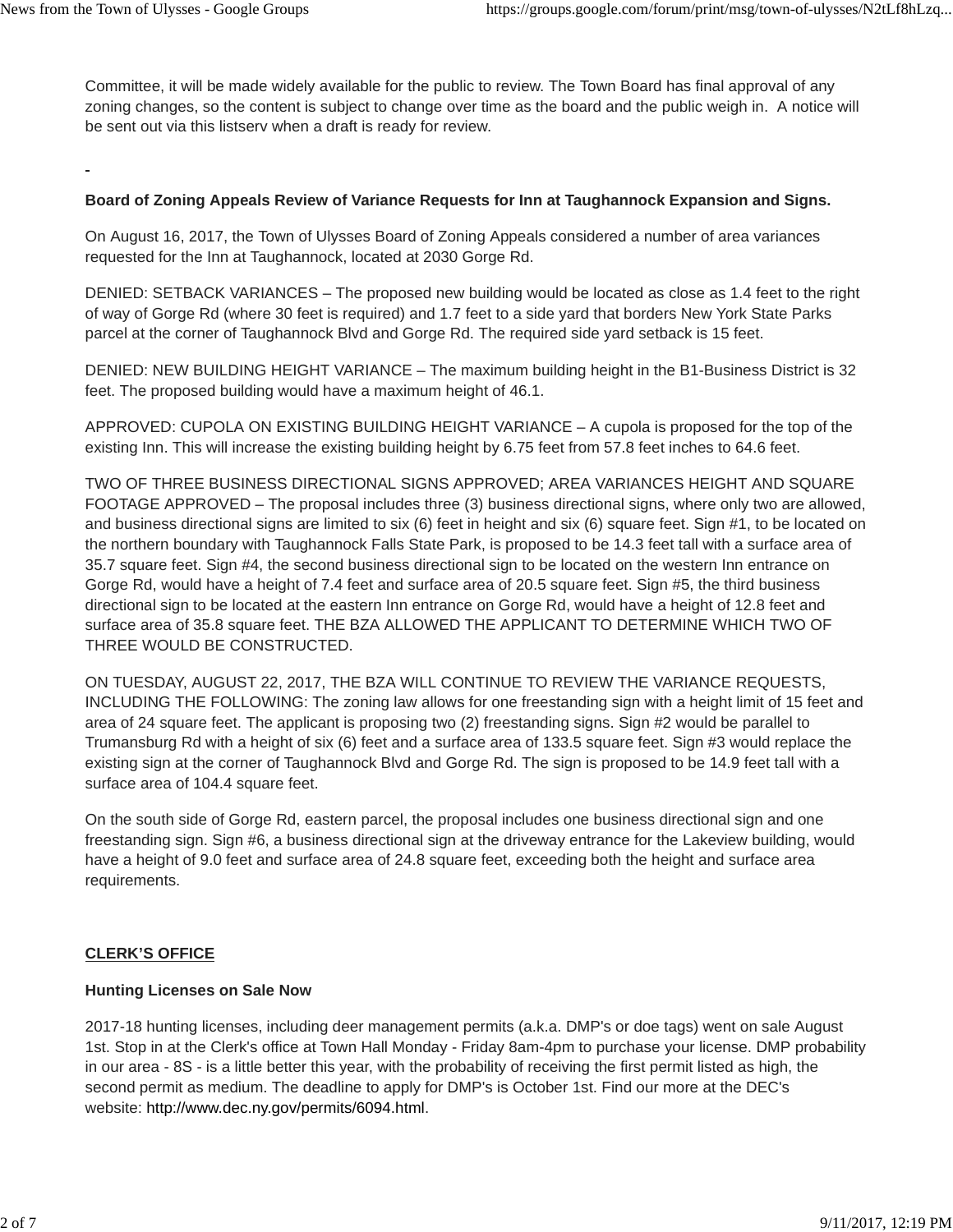## **WATER QUALITY**

## **Help Needed to Look for Hydrilla in Cayuga Lake**

The invasive aquatic weed, Hydrilla, reveals itself at the surface of the lake from late July to when the weather cools. The Cayuga Lake Watershed Network needs people to help look for this weed to help keep it in check. See the attachment for more information on how to help.

## **Harmful Algal Blooms**

As of August 11, Cayuga Lake has been removed from the DEC website as a water body impaired by cyanobacteria or Harmful Algal Blooms. Remember, if conditions change, these HABs can bloom again.

## **HISTORY**

## **Mystery Stone Marker's History**

There is a stone marker at the corner of Krum's Corners Road where it intersects with Dubois Road. It is easily overlooked. Read more in the IJ about who placed it and its significance.

http://www.ithacajournal.com/story/news/local/2017/08/10/monument-ulysses-remembers-sullivan-campaign /556401001/

# **NOTICE OF PUBLIC HEARING:**

# **Proposed Local Law #1 of 2017: Amending Chapter 80 of the Code of the Town of Ulysses**

NOTICE IS HEREBY GIVEN that the Town Board of the Town of Ulysses will hold a Public Hearing at 6:30pm on Tuesday, September 12, 2017 in the Town Hall, 10 Elm Street, Trumansburg, New York 14886.

The purpose of the hearing is to give members of the public the opportunity to comment on Proposed Local Law #1 of 2017- A Local Law to Amend Chapter 80 of the Code of the Town of Ulysses, which provides for the Administration and Enforcement of the New York State Uniform Fire Prevention and Building Code, the New York State Energy Conservation Construction Code, and all chapters of the Code of the Town of Ulysses and all laws, ordinances, rules and regulations of any agency having jurisdiction over the subject matter of this Chapter.

To review the full text of the proposed Local Law, please visit www.ulysses.ny.us or visit the Town Clerk's office.

PLEASE TAKE FURTHER NOTICE that at the aforementioned time and place, all interested residents will be afforded an opportunity to submit written and oral comments in person or as represented by an agent.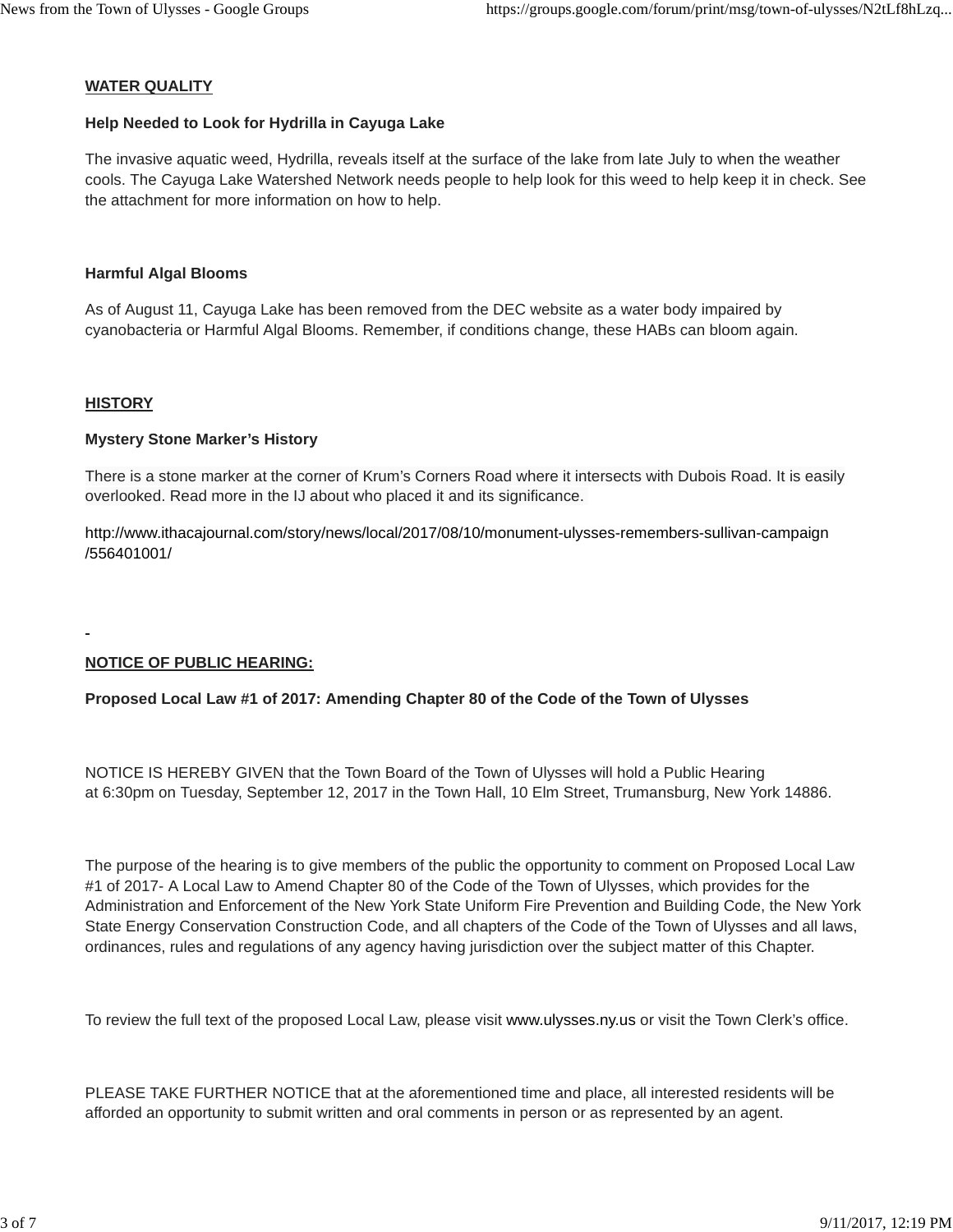BY ORDER OF THE TOWN BOARD

Carissa Parlato Ulysses Town Clerk

8/15/17

## **NOTICE OF PUBLIC HEARING**

# **Proposed Local Law #2 of 2017: To Override the Tax Levy Limit Established in General Municipal Law §3-C**

PLEASE TAKE NOTICE that the Town Board of the Town of Ulysses will hold a Public Hearing at 6:45pm on Tuesday, September 12, 2016 at the Ulysses Town Hall, 10 Elm Street, Trumansburg, New York.

The purpose of the Public Hearing is to hear comments on a proposed local law to override the tax levy limit established in General Municipal Law §3-C.

To review the full text of the proposed Local Law, please visit www.ulysses.ny.us or contact the Town Clerk's office at clerk@ulysses.ny.us or (607)387-5767 ext. 2.

PLEASE TAKE FURTHER NOTICE that at the aforementioned time and place, all interested residents will be afforded an opportunity to submit written and oral comments in person or as represented by an agent.

BY ORDER OF THE TOWN BOARD

Carissa Parlato Ulysses Town Clerk

8/15/17

## **PUBLIC HEARING**

## **Notice of Public Hearing on Proposed Financing for Solar Project**

NOTICE IS HEREBY GIVEN that a public hearing pursuant to §859-a of the New York General Municipal Law will be held by the Tompkins County Industrial Development Agency (the "IDA") on the 11thday of September, 2017, at 11:00 a.m. at the Ulysses Town Hall, 10 Elm Street, Trumansburg, New York, in connection with the following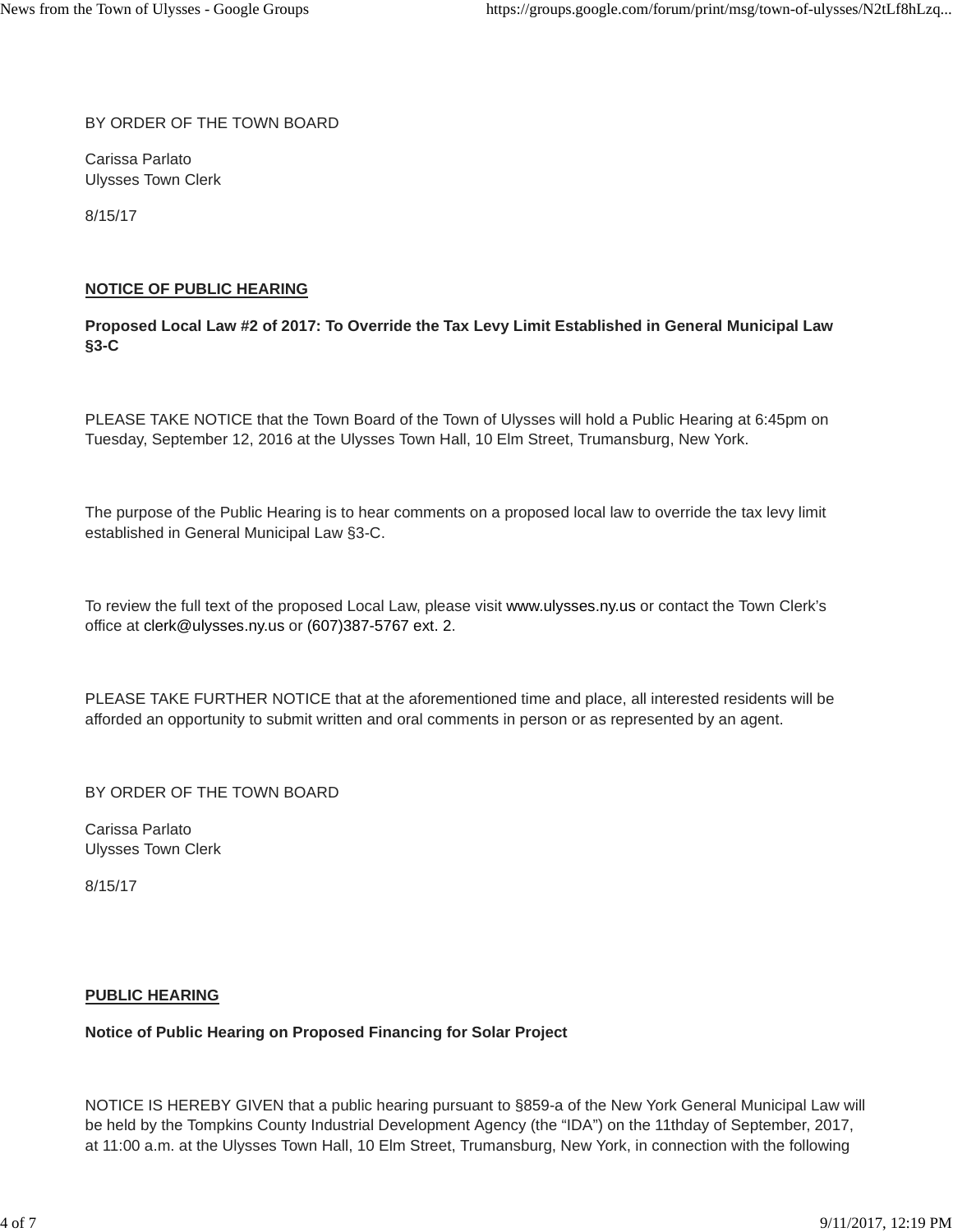matter:

Ulysses Solar III LLC (the "Company"), a New York State limited liability company, its successors or designees, has requested that the IDA provide financial assistance for the following project: to construct and equip on approximately 10 acres of real property to be leased by the Company at 1574 Trumansburg Road (part of tax parcel number 33.-4-3.2) in the Town of Ulysses, County of Tompkins ("the Property") a 2-megawatt community solar array to be used to generate electricity that will allow residential subscribers to receive renewable energy that will offset traditional power sources for the equivalent of 200-300 homes ("the Improvements"); the Property and Improvements are collectively referred to as "the Facility."

The financial assistance contemplated by the IDA will consist generally of exemption from taxation expected to be claimed by the Company as a result of the IDA taking title to, possession or control (by lease, license or otherwise) of the Facility, or of the Company acting as an agent of the IDA, consisting of: (a) exemption from real estate transfer tax with respect to the transfer of the Facility or a portion thereof to the IDA;

and (b) exemption from general real property taxation with respect to the Facility, which exemption shall be offset, in whole or in part, by contractual payments in lieu of taxes ("PILOT" payments) by the Company for the benefit of tax affected jurisdictions.

There is no proposed exemption from state and local sales and use tax.

The proposed PILOT Agreement deviates from the standard property tax abatement schedule of the IDA.

Members of the public are invited to review the project application containing an analysis of the costs and benefits of the proposed project at the IDA's office (401 East State/MLK Jr. Street, Suite 402B, Ithaca, New York) during regular business hours.

The IDA will, at the above-stated time and place, hear all persons with views in favor of or opposed to either the location or nature of the Project, or the proposed financial assistance being contemplated by the IDA. In addition, at, or prior to, such hearing, interested parties may submit to the IDA written materials pertaining to such matters.

A report of the hearing will be made available to the Tompkins County Industrial Development Agency Board of Directors. Approval of the financing by the IDA through its Board of Directors is necessary.

## **2017 ELECTION INFORMATION**

· **August 18**- Last day to register if you want to vote in the primary. Find Voter Registration forms at Town Hall or at http://tompkinscountyny.gov/files2/boe/Forms/voteform\_08\_08\_2016\_Web.pdf

· **September 10**- The **Democratic caucus** will be held at 3 p.m. at the Trumansburg Fire Hall, 74 West Main Street Trumansburg. **Only registered Democrats who live in Ulysses can participate.**

· **September 12**- **Republican primary** election for Highway Superintendent. Noon to 9:00 at the normal polling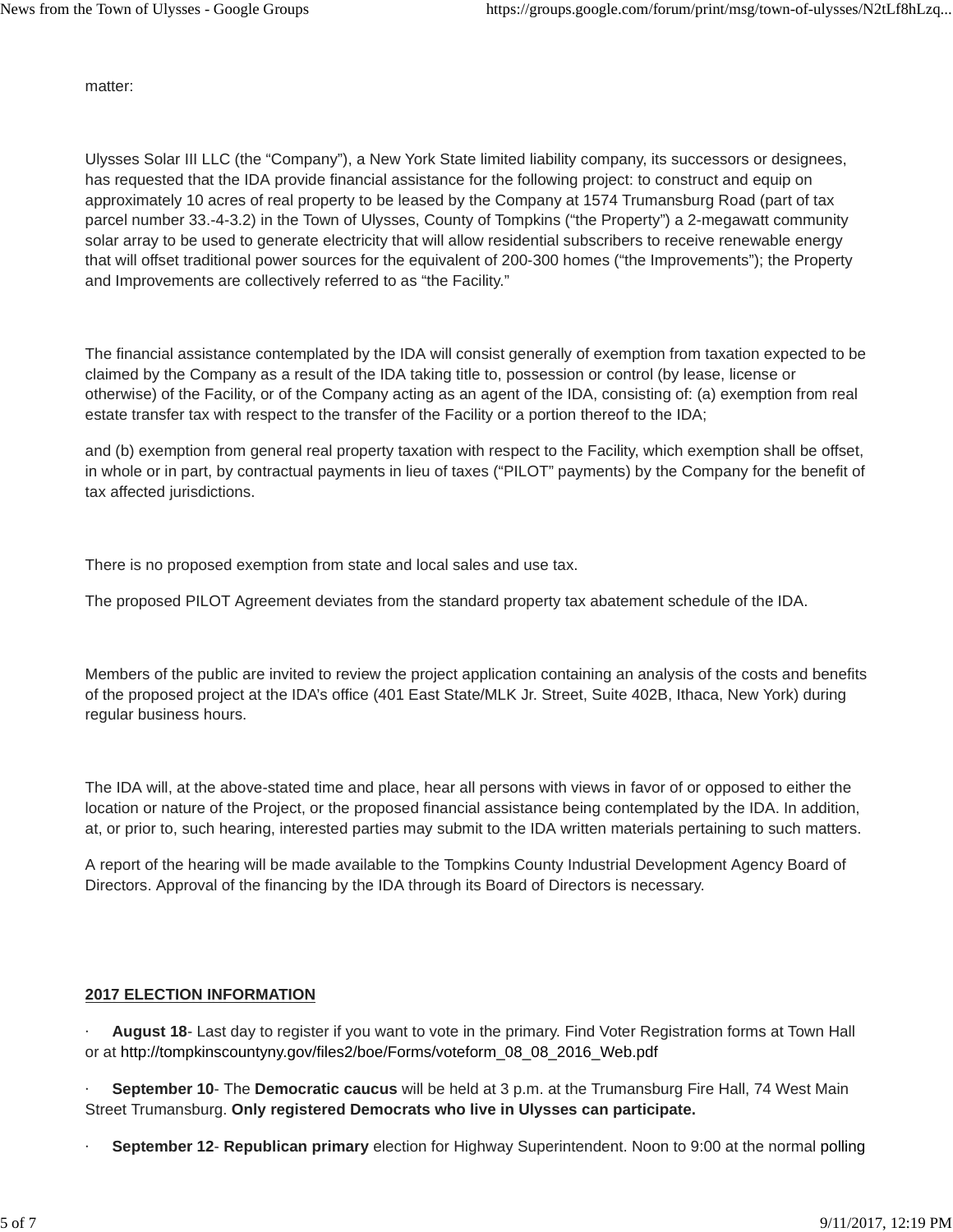locations. Republicans Dave Reynolds and Rick Everts are seeking the nomination for Town of Ulysses Highway Superintendent. **Only registered Republicans who live in Ulysses may vote.**

· **October 13th** - Last day to register by mail for the November 7, 2017. Also the last day to turn in Change of Enrollment applications.

**November 7-** General Election 6 a.m. to 9 p.m.

-Ulysses Town Supervisor

-Ulysses Town Board (2)

-Ulysses Highway Superintendent

-Ulysses Town Clerk

-Tompkins County Representative for District 5: All of Ulysses (including Trumansburg), part of Enfield and part of Ithaca.

-Residents vote on whether the state should hold a Constitutional Convention.

-Possibly other ballot measures – see the Board of Elections website.

For more information, visit the Tompkins County Board of Elections website at http://tompkinscountyny.gov/boe. Find your polling place here.

#### **TOMPKINS COUNTY**

#### **Reimagining Local Policing - Public Meetings**

Law enforcement is an essential government service that touches the lives of every resident and visitor in Tompkins County. The professionals that provide this valuable service have dedicated their lives to keeping the community safe. However, the increased costs associated with the service and the changing demands of the community are forcing changes to the provision of law enforcement. This reality has led Tompkins County, the City of Ithaca, and the Villages of Cayuga Heights, Dryden and Groton to undertake a thorough evaluation to determine the best option for providing the highest levels of service in the future.

Consultants have been hired to do a comprehensive review of law enforcement operations in the county and participating municipalities. As part of the project we will gather public input though a survey and at several public meetings.

Monday, August 28 6:00 - 8:00 pm, Tompkins County Public Library BorgWarner Room101 E. Green St., Ithaca

Wednesday, August 30, 6:00 - 8:00 pm, Tompkins Cortland Community College, Forum, Room 163

170 North Street, Dryden, NY

Thursday, August 31, 6:00 - 8:00 pm, BOCES Smith School Gymnasium

555 Warren Road, Ithaca, NY